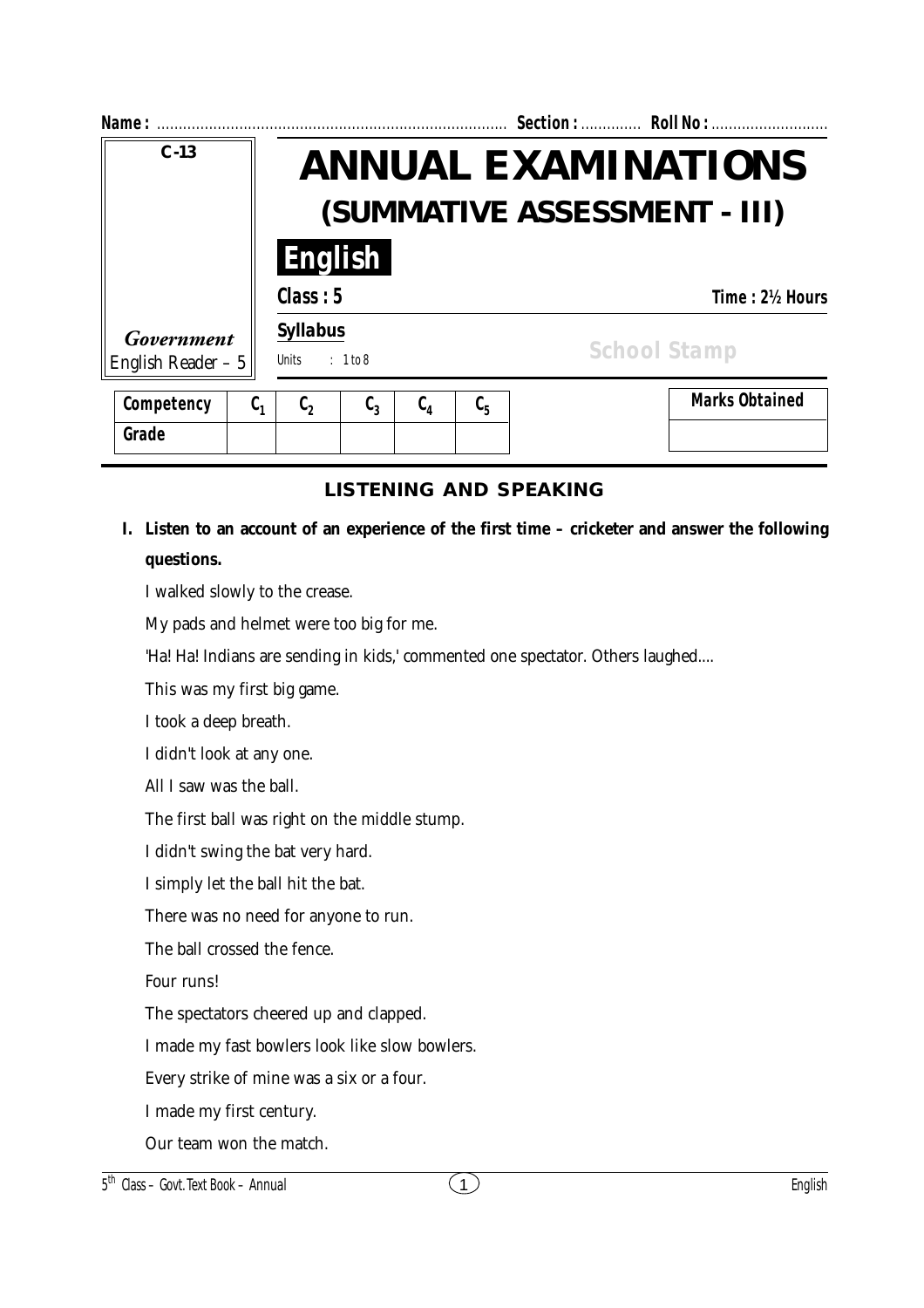|  |  |  | 1) Guess what made the young cricketer perform well. |  |  |
|--|--|--|------------------------------------------------------|--|--|
|--|--|--|------------------------------------------------------|--|--|

Ans.

- 2) What made this experience become memorable for the first time cricketer ?
- Ans.

3) How the experienced cricketer might have felt at this extraordinary performance?

Ans.

#### **II. Read the following sentences and tick (**✓**) the correct choice.**

- 1) Stephen Hawking has been healthy / not healthy throughout his life.
- 2) Stephen's illness prevented / did not prevent him from having a very happy family life.
- 3) Stephen defied / obey his misfortune.
- 4) Stephen proved / did not prove that one can overcome crises with grit and determination.

#### **READING AND RESPONDING**

# **I. Based on your reading of text A and C, write the names of persons you associate with following facts.**

| 1) Invented electric bulb.                  | $($ $)$ |  |
|---------------------------------------------|---------|--|
| 2) Invented a special script for the blind. | $($ )   |  |
| 3) Became deaf in his childhood.            | $($ )   |  |
| 4) Became paralytic.                        | (       |  |
| 5) Burnt his legs very badly.               | $($ $)$ |  |
|                                             |         |  |

## **II. Answer the following questions.**

- 1) How would you feel if your kite is cut by another kite ?
- Ans.
	- 2) If you were the farmer, what would you say to the tiger ?
- Ans.
	- 3) 'I don't wanna be a rat'. What does this sentence mean ?
- Ans.
	- 4) What food items can we prepare with tomatoes ? List them.
- Ans.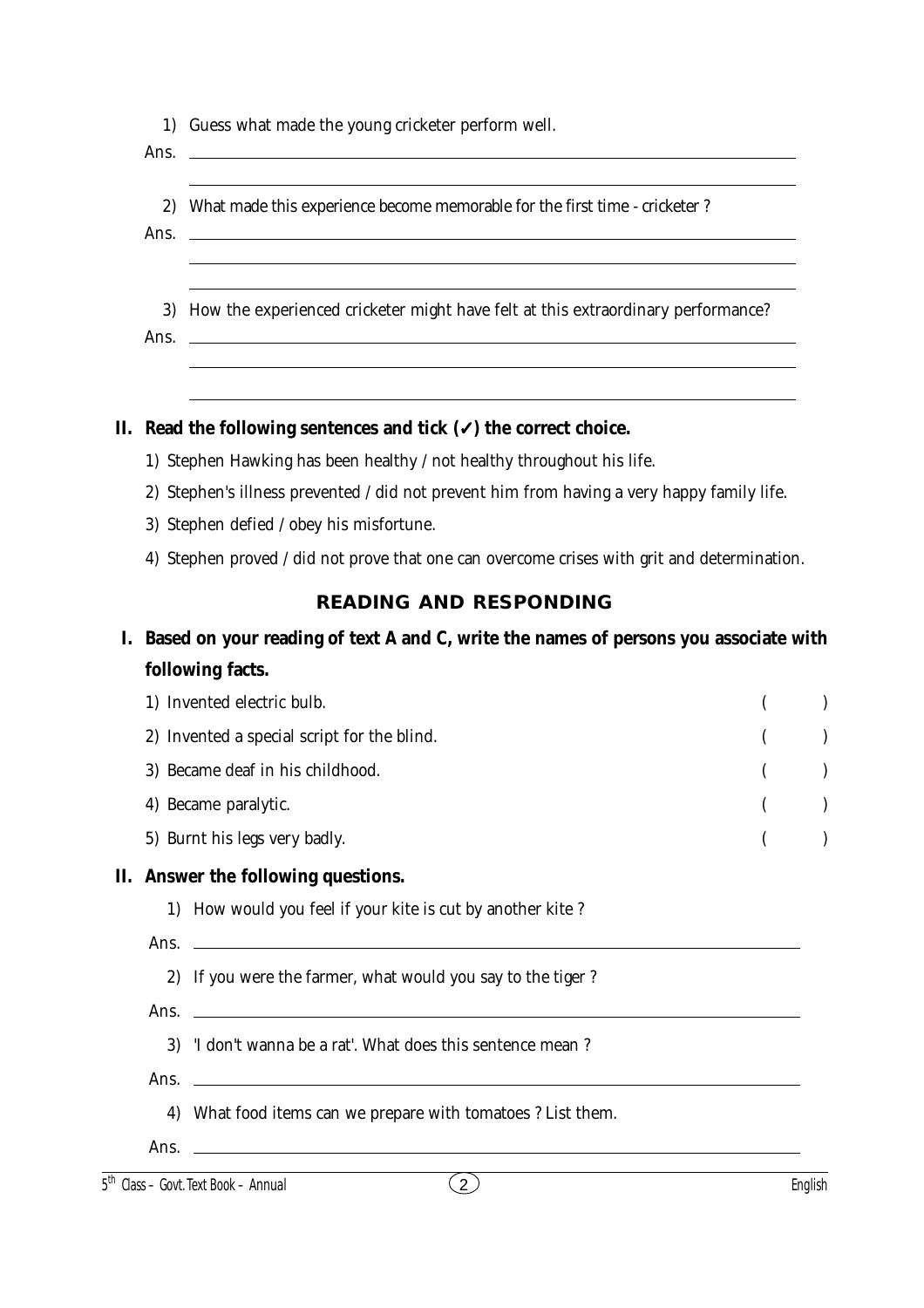5) Why was Hari alone ?

Ans.

#### **WRITING**

- **I. Somla wrote a letter to his brother Jangu. Jangu wanted to reply to the letter.**
- **II. Lalitha wanted to grow tomato plants. Her father helped her to grow the plants. Write a conversation that may have taken place between them and role – play it.**
	- Lalitha : I want to grow vegetables.

|  | Father : Which seeds do you want to sow? |  |
|--|------------------------------------------|--|
|  |                                          |  |

|  | Father : That's why I brought more tomato seeds. |
|--|--------------------------------------------------|
|  |                                                  |
|  |                                                  |
|  |                                                  |
|  |                                                  |

## **VOCABULARY**

**I. There are five names of fruits and vegetables each in the word maze given below. Find and circle their names.**

| a            | $\mathbf{i}$ | $\bf k$      | $\mathbf b$  | $\mathbf e$ | a           | $\mathbf n$ | ${\bf S}$    |
|--------------|--------------|--------------|--------------|-------------|-------------|-------------|--------------|
| $\mathbf{p}$ | $\mathbf 0$  | $\mathsf{t}$ | $\mathbf a$  | t           | $\mathbf 0$ | a           | $\mathbf r$  |
| $\mathbf{p}$ | $\mathbf r$  | $\mathbf 0$  | $\mathbf n$  | ${\bf k}$   | $\mathbf d$ | p           | a            |
| $\mathbf{l}$ | $\mathbf a$  | m            | $\mathbf a$  | $\mathbf n$ | g           | $\mathbf 0$ | $\mathbf d$  |
| $\mathbf e$  | $\mathbf n$  | ${\bf a}$    | $\mathbf n$  | $\bf{l}$    | $\mathbf u$ | S           | $\mathbf{i}$ |
| m            | g            | $\mathsf{t}$ | $\mathbf a$  | g           | $\mathbf a$ | $\mathbf k$ | ${\bf S}$    |
| $\mathbf n$  | $\mathbf e$  | $\mathbf 0$  | $\mathbf{C}$ | m           | $\mathbf V$ | y           | h            |
| $\mathbf b$  | $\mathbf{r}$ | $\mathbf{i}$ | $\mathbf n$  | j           | $\mathbf a$ | l           | f            |

| <b>Fruits</b> | <b>Vegetables</b> |
|---------------|-------------------|
|               |                   |
| 2)            | 2)                |
| 3)            | 3)                |
|               | 4                 |
| $5^{\circ}$   | $5^{\circ}$       |

5 th Class – Govt. Text Book – **Annual** 3 English